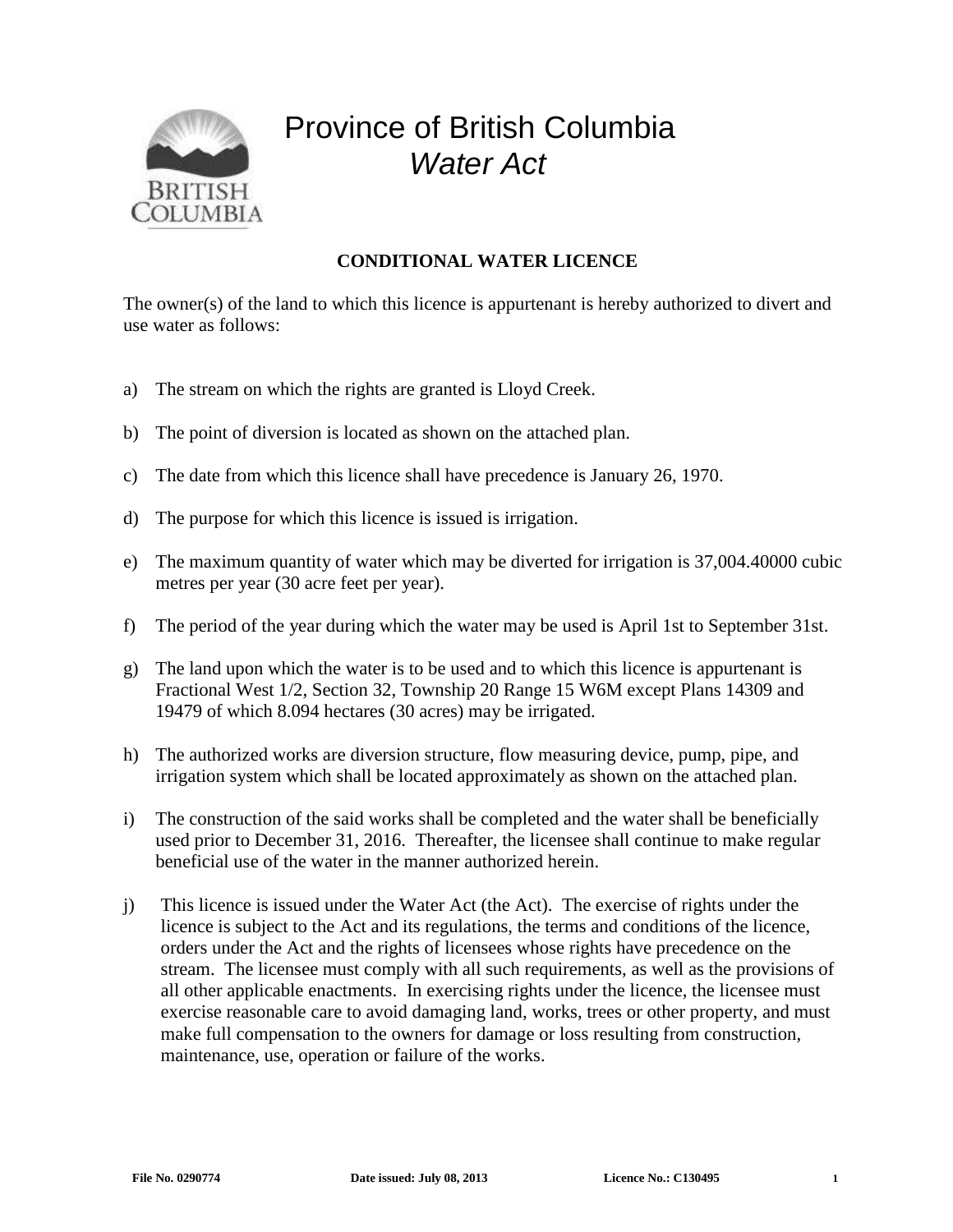- k) The licensee shall install a flow measuring device to the satisfaction of an Engineer under the Water Act.
- l) The licensee shall retain flow meter records for inspection upon request by an Engineer under the Water Act.
- m) This Licence is issued in substitution of Conditional Water Licence 37177.

føds

Rick Sommer District Manager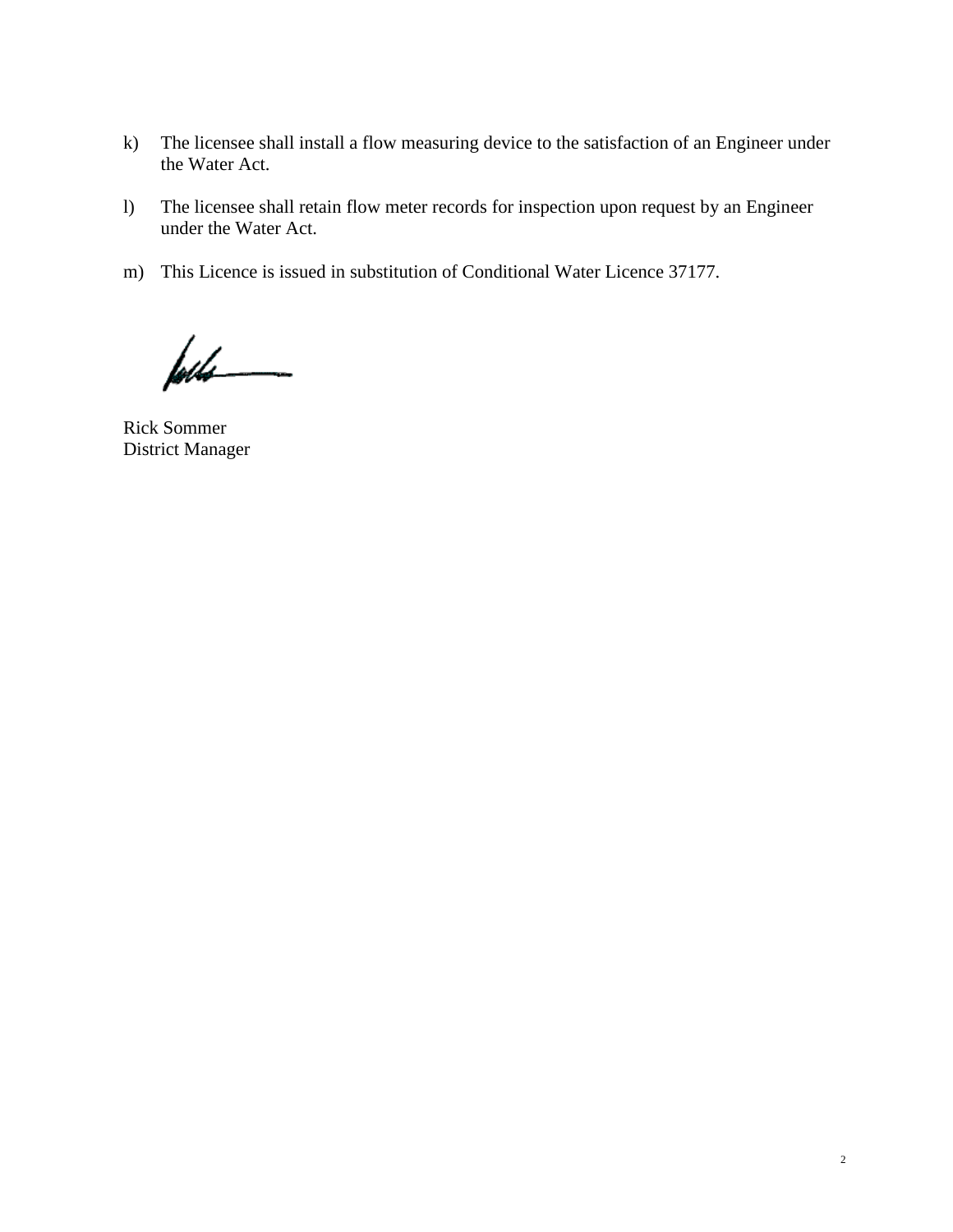



The boundaries of the land to which this licence is appurtenant are shown thus: .